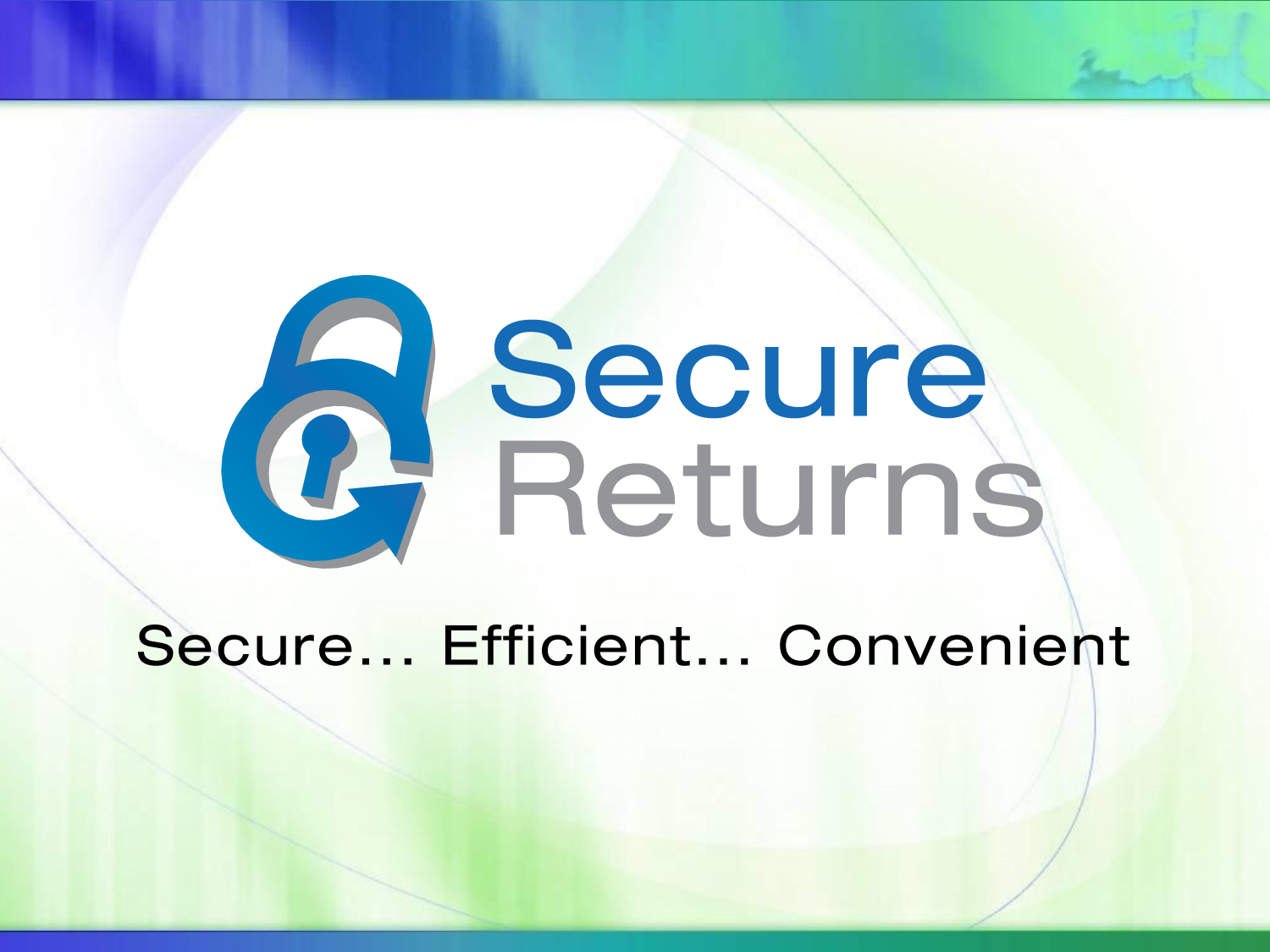# Secure Returns



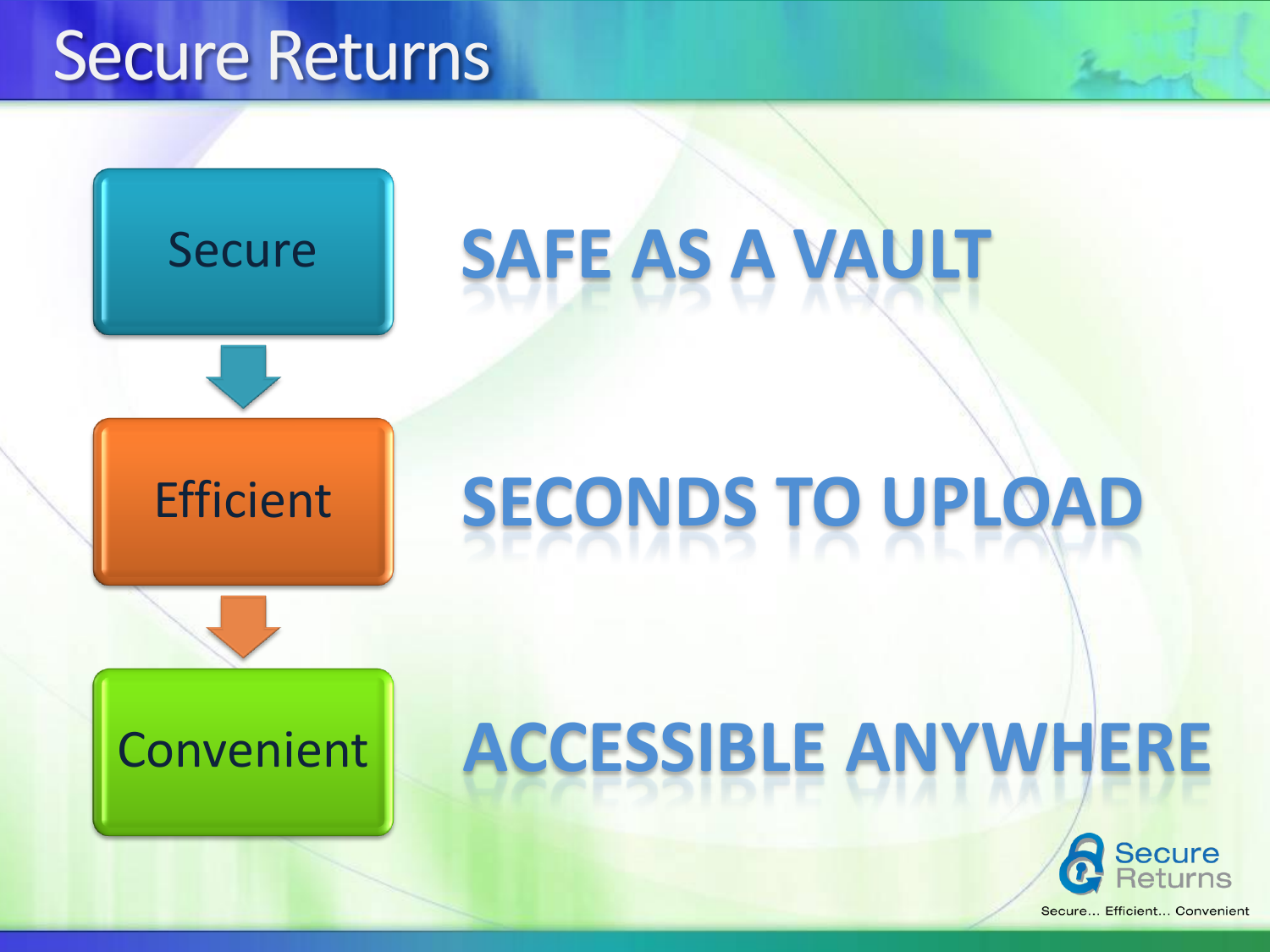# What is Secure Returns ?

Secure Returns is a secure website where you and your clients can securely upload & download confidential documentation , tax returns, MYOB files and more

#### **Benefits**

**Secure ....** using security levels normally associated with a bank, the Secure Returns servers will ensure that your client's data is safe & secure

**Efficient …..** upload a tax return in seconds

**Convenient .…** simple to administer, no need to upgrade any of your systems, you can access it anywhere as long as you have internet access

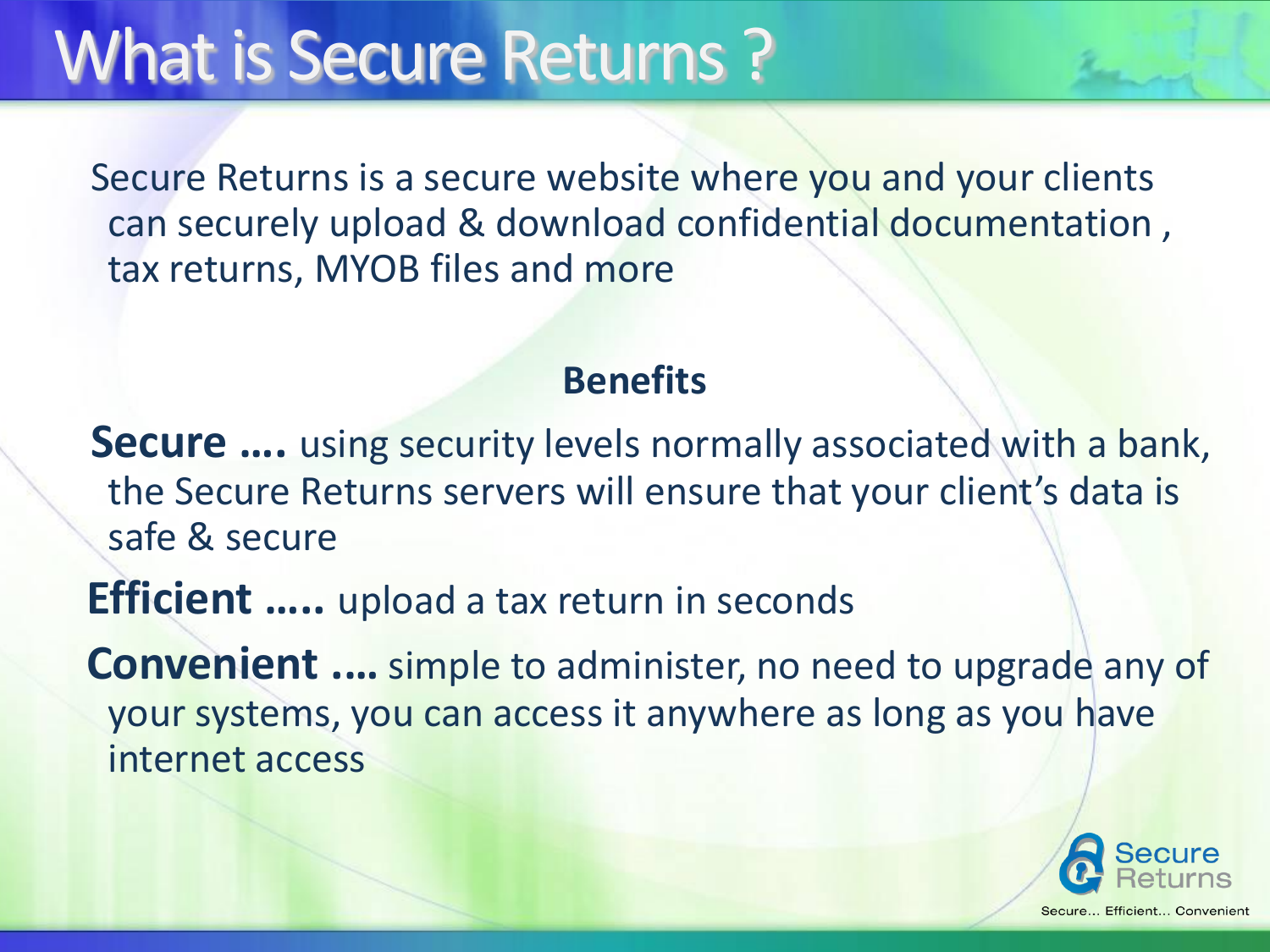The Accounting Profession is currently facing many challenges including:

**1. Time** - finding enough hours in the day to adequately service your clients…..

**2. Technology** – keeping up to date with technology while your clients are becoming technologically advanced and doing increasingly more business on the internet…..

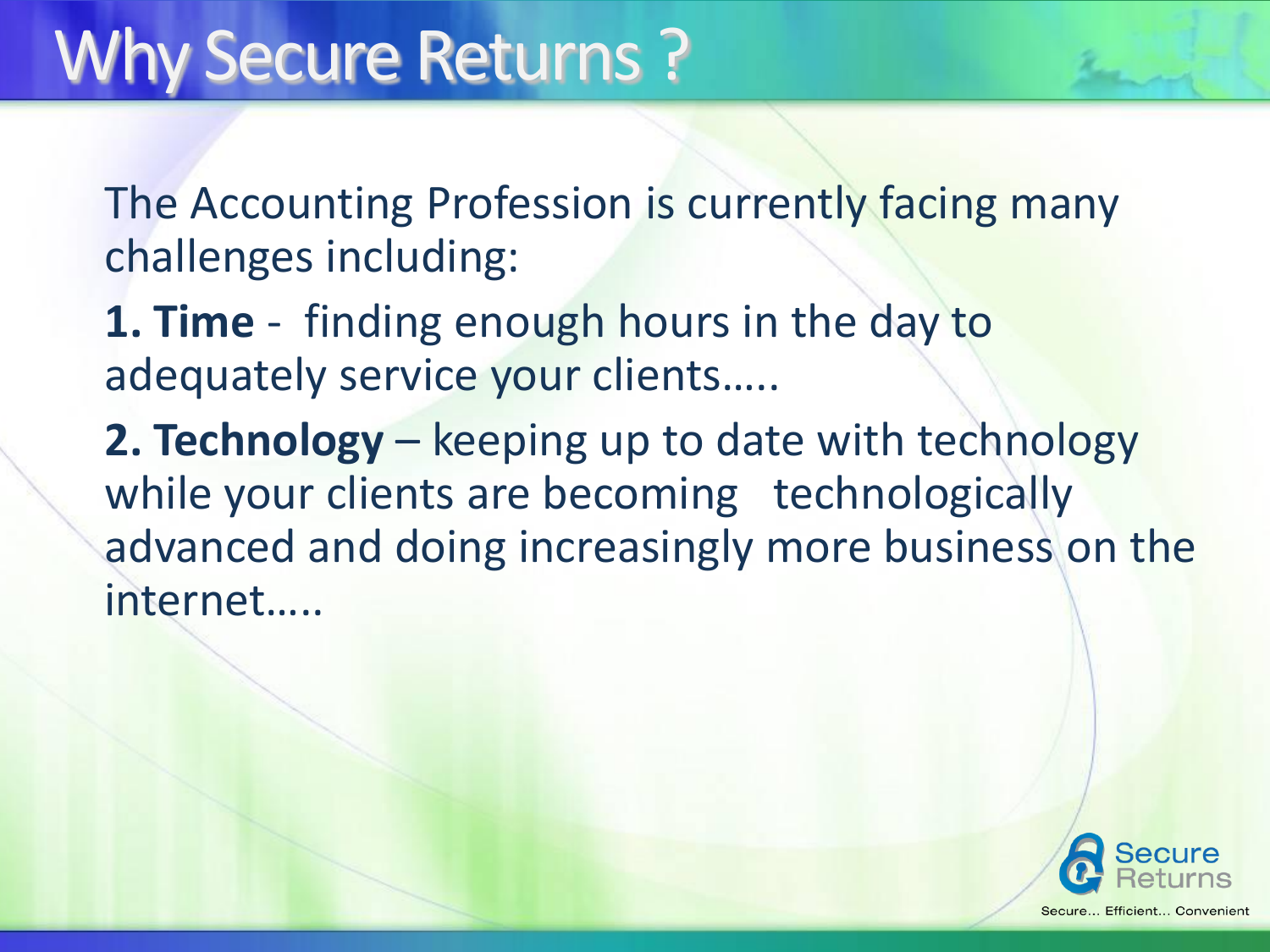# What is the Concept?

- A secure website where your clients can download their tax returns or other documentation, or upload MYOB files, BAS or other information
- $\bullet$  Each client will be logging in to a secure area, where they can see **only their own documents**
- **8 Simple** to setup & to administer
- **Quick** to upload
- **Low** upfront cost
- Does **not** require any hardware
- **Pay as you use**
- Documents are backed up and **available 24/7**

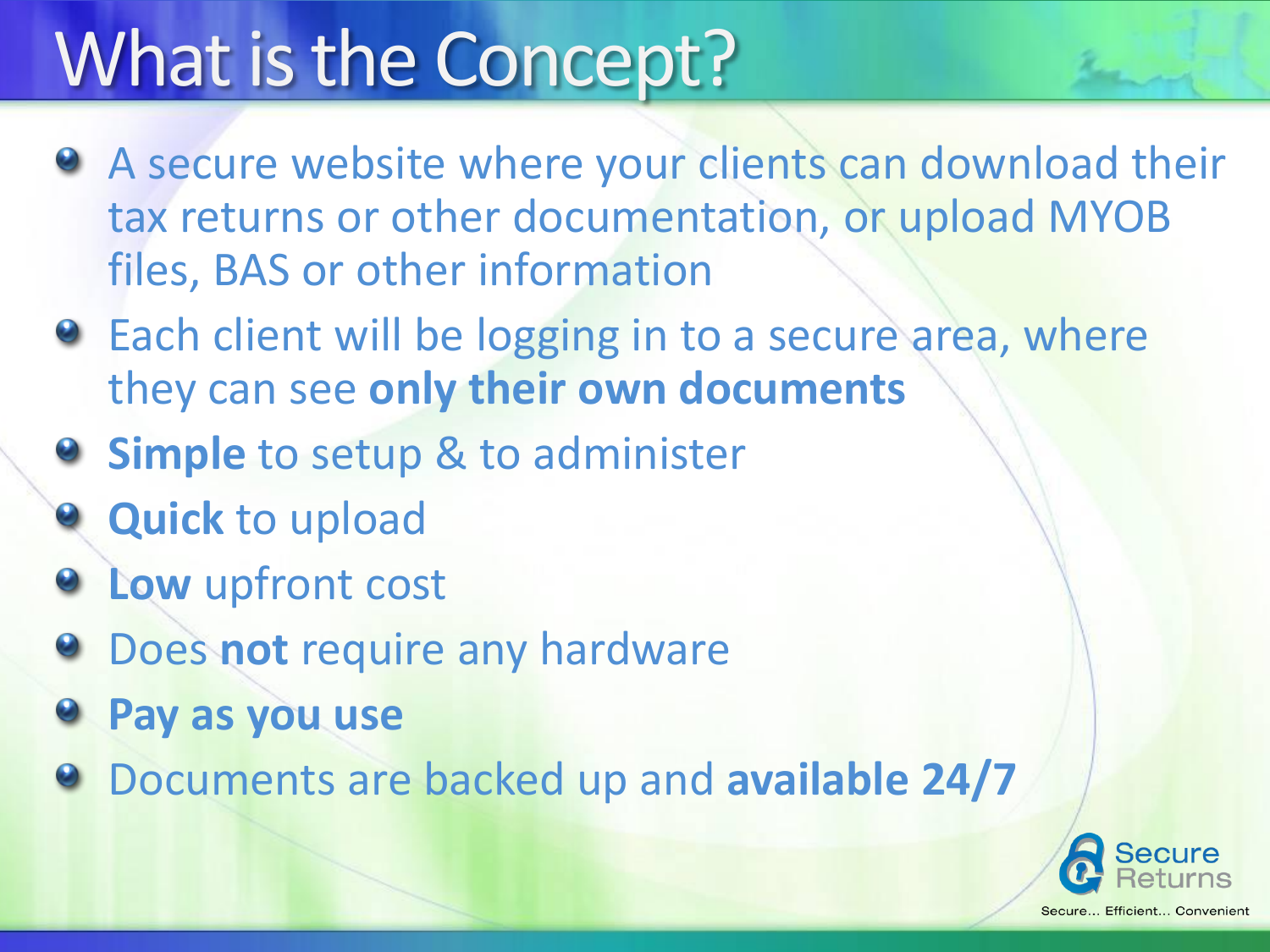# It only takes a minute

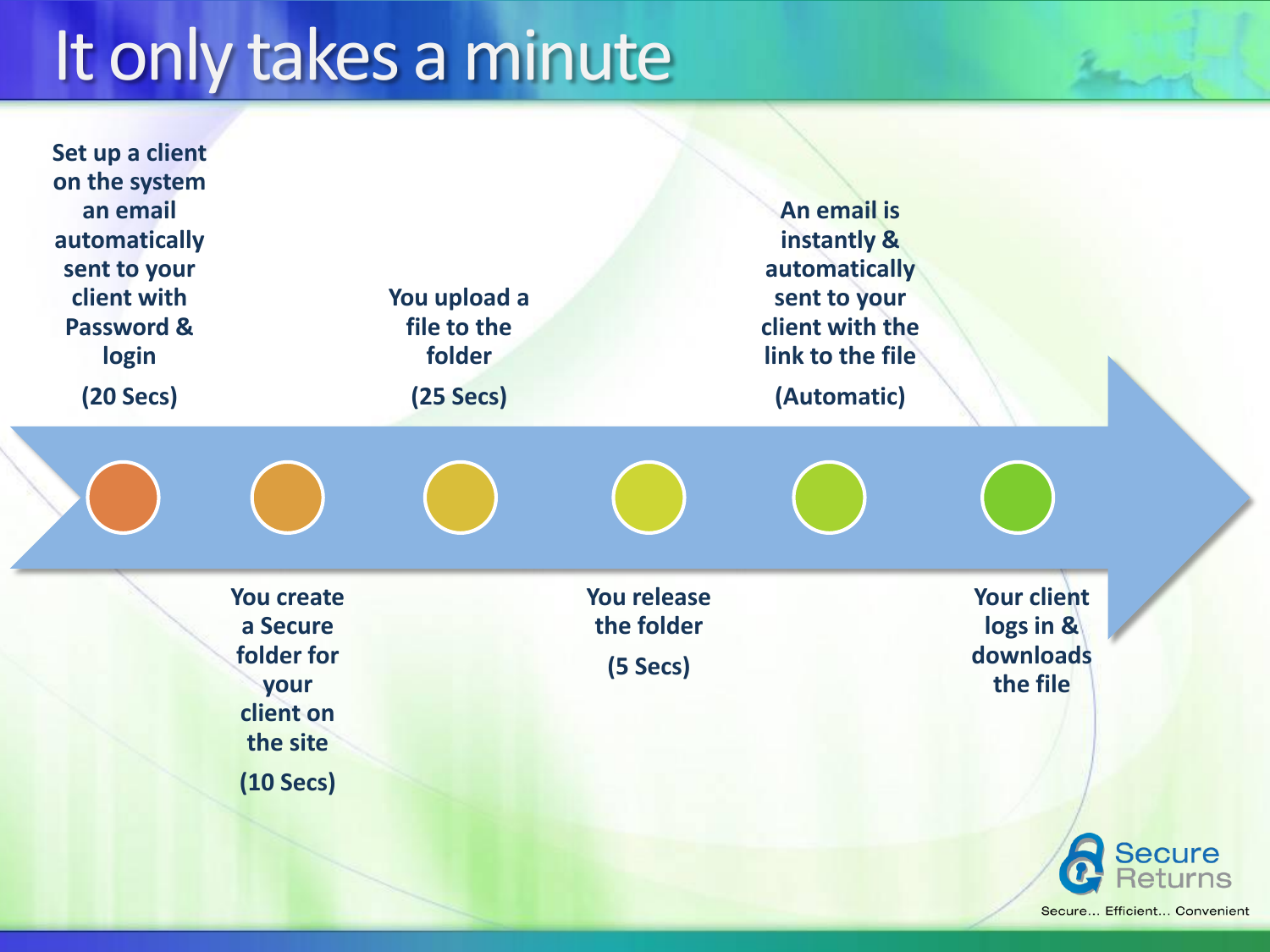# What is wrong with what I do today?

#### Post

- expensive have you ever costed the time it takes to print, address, & post a tax return?
- Email
	- email is notoriously unsafe for private data  $\bullet$
	- many tax returns are too big and have to be broken up into multiple 0 emails
	- Can be time consuming, therefore expensive  $\odot$

#### General

how many times a year do clients ask for a copies of tax returns for the  $\bullet$ Bank etc?

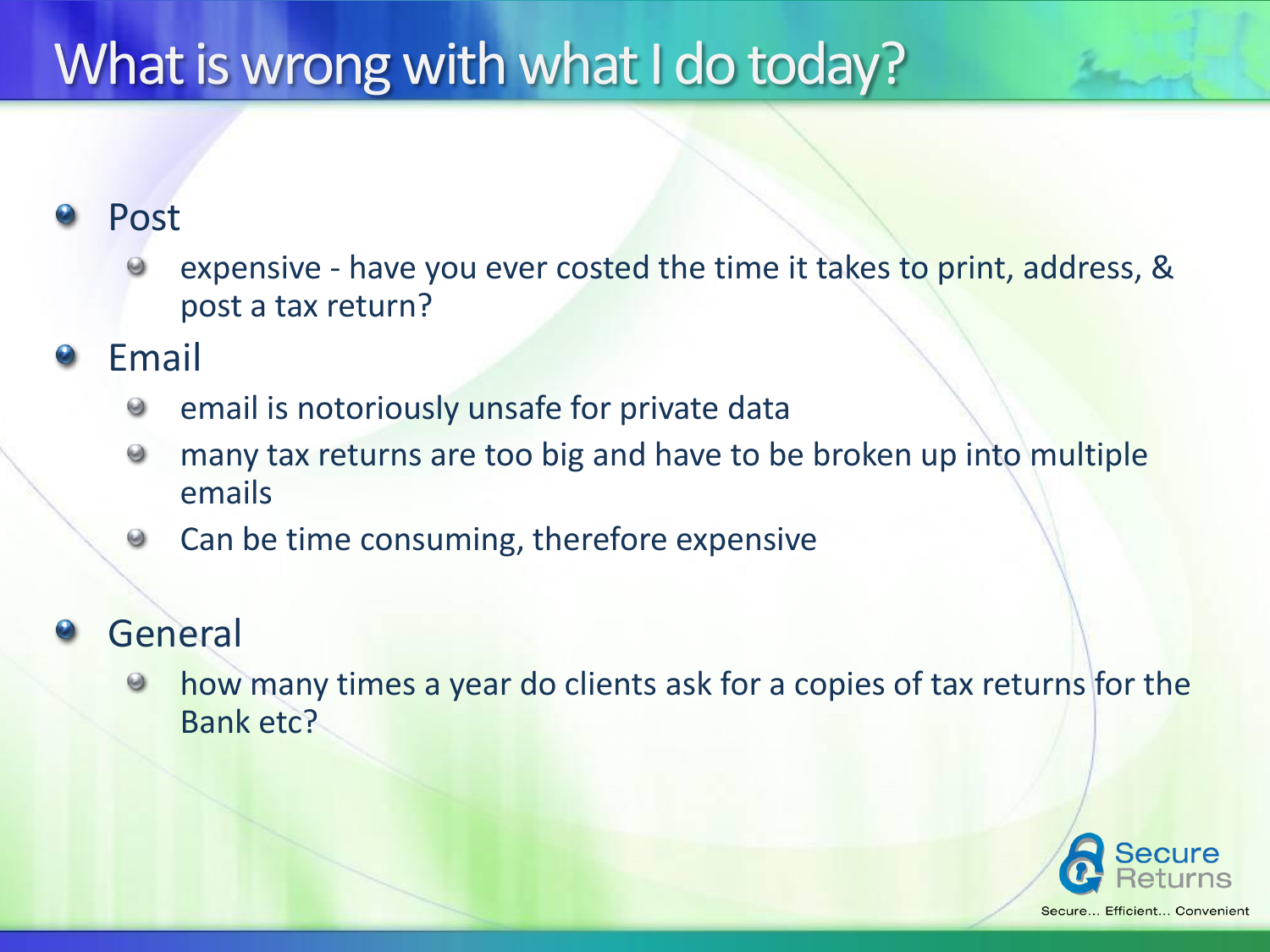# How safe is my data?

- **Your client's data is stored on a server in Sydney**
- **Bank type security levels**
- **Due to the high level of security used, the** servers are significantly more protected from attack than your server in your office.
	- 4 layers of security:
		- Application Security
		- $\Theta$ **Server Security**
		- **Data Security**
		- Physical Security $\Theta$